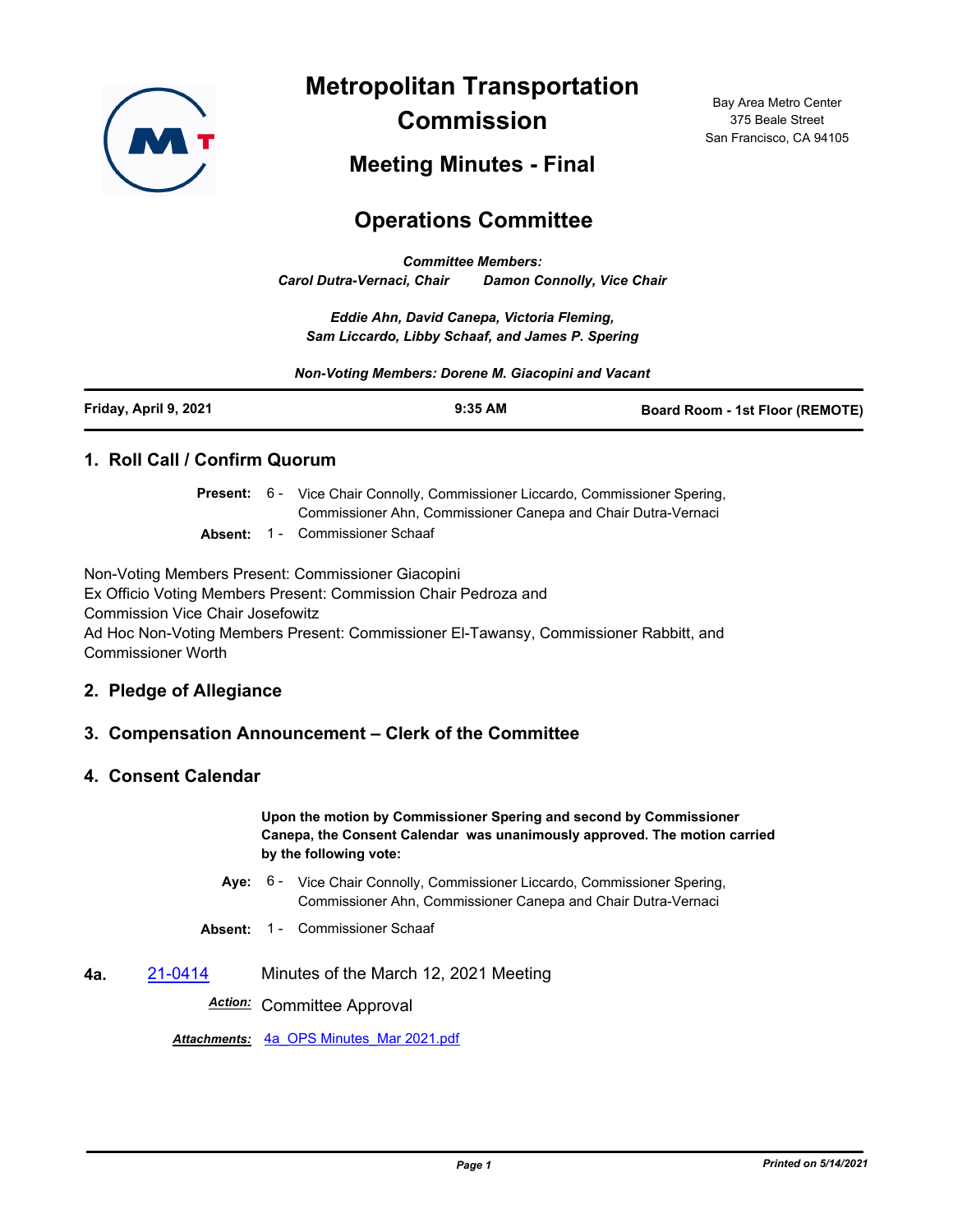**4b.** [21-0463](http://mtc.legistar.com/gateway.aspx?m=l&id=/matter.aspx?key=22056) Contract Change Order Amendment - Clipper® Program Statement on Standards for Attestation Engagement No. 18 (SSAE 18) Audit: Cubic Transportation Systems, Inc. (Cubic) (\$200,000)

*Action:* Committee Approval

*Presenter:* David Weir

*Attachments:* [4b\\_202104 Ops Comm memo\\_SSAE 18 Audit for FY 2020-21.pdf](http://mtc.legistar.com/gateway.aspx?M=F&ID=caa4e4c6-95eb-42e5-b4ca-5b0d35fb45a2.pdf)

**4c.** [21-0468](http://mtc.legistar.com/gateway.aspx?m=l&id=/matter.aspx?key=22061) Contract- Interstate 880 (I-880) Optimized Corridor Operations - WSP USA, Inc. (\$250,000)

*Action:* Committee Approval

*Presenter:* Lulu Mao

Attachments: 4c Contract I-880 Optimized Corridor Operations – WSP USA, Inc. (\$250,000) .pdf

**4d.** [21-0469](http://mtc.legistar.com/gateway.aspx?m=l&id=/matter.aspx?key=22062) Contract - Napa Valley Forward: State Route 29 (SR-29) Traffic Management Improvements at Rutherford, Oakville, and Madison Intersections - GHD Inc. (\$1,200,000)

*Action:* Committee Approval

*Presenter:* Elliot Huang

Attachments: 4d Contract Napa Forward SR29 Intersections - GHD Inc (\$1,200,000).pdf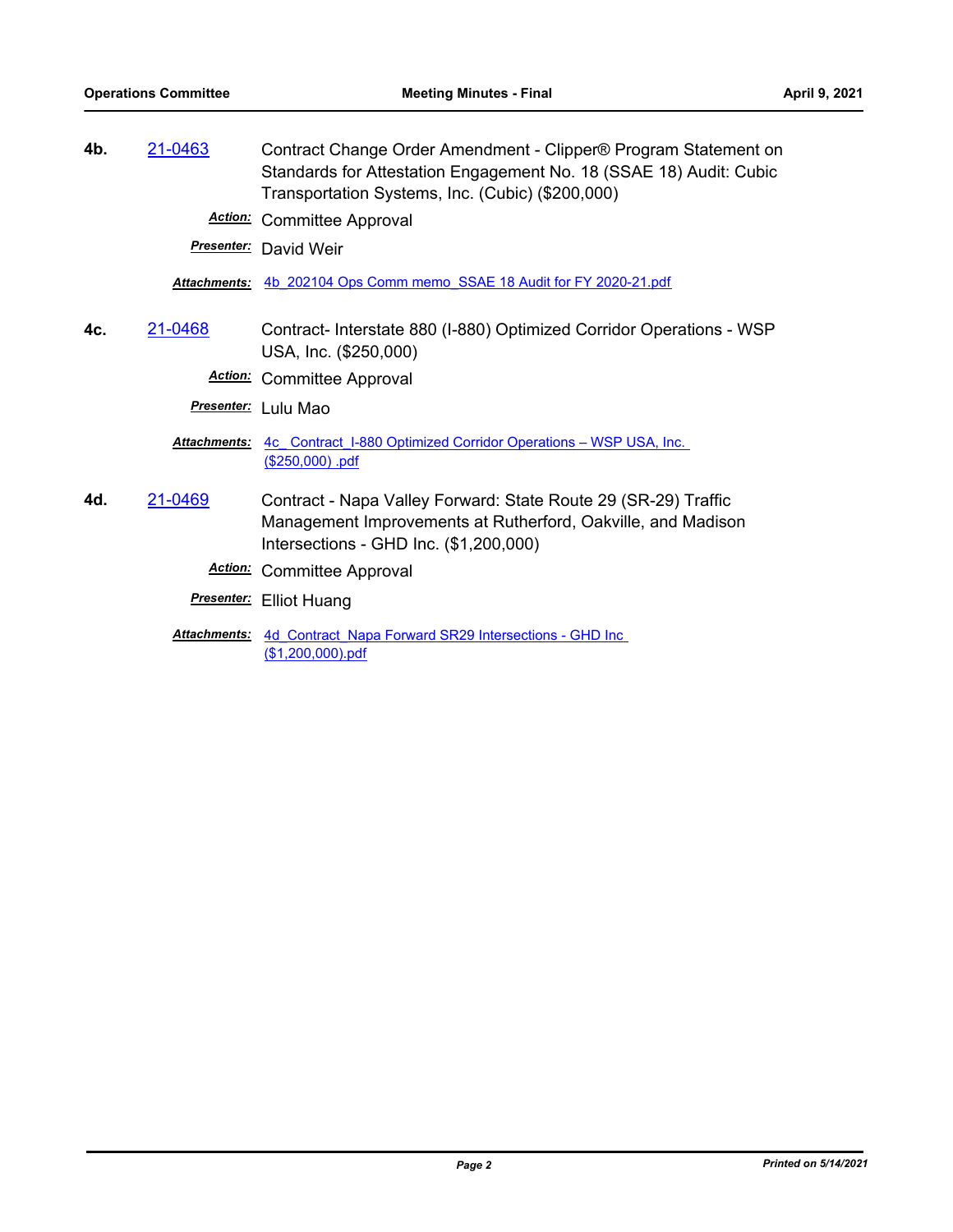#### **5. Approval**

**5a.** [21-0413](http://mtc.legistar.com/gateway.aspx?m=l&id=/matter.aspx?key=22006) Contract - Vehicle Occupancy Detection Phase 2 Pilot - San Francisco-Oakland Bay Bridge: Gruendl, Inc. (DBA Ray's Electric) (\$576,390 plus contingency of \$58,000)

> This item requests Committee approval to enter into a contract with Gruendl, Inc. (DBA Ray's Electric) in an amount not to exceed \$576,390 for construction services for the Vehicle Occupancy Detection (VOD) Phase 2 Pilot Project in the High Occupancy Vehicle (HOV) Lane 1 at the San Francisco-Oakland Bay Bridge (SFOBB). This item also recommends a contingency in an amount of \$58,000 to be used at the discretion of the Executive Director or designee for unexpected changes in the scope of work.

- *Action:* Committee Approval
- *Presenter:* Linda Lee
- *Attachments:* [5a\\_Contract VOD Phase 2 pilot\\_Rays.pdf](http://mtc.legistar.com/gateway.aspx?M=F&ID=f8fd1c5a-ea4e-4c9c-97bf-7553eb11fc69.pdf)

**Upon the motion by Commissioner Spering and second by Vice Chair Connolly, the Contract - Vehicle Occupancy Detection Phase 2 Pilot - San Francisco - Oakland Bay Bridge: Gruendl, Inc. (DBA Ray's Electric) (\$576,390 plus contingency of \$58,000) was unanimously approved. The motion carried by the following vote:**

- Aye: 6 Vice Chair Connolly, Commissioner Liccardo, Commissioner Spering, Commissioner Ahn, Commissioner Canepa and Chair Dutra-Vernaci
- **Absent:** 1 Commissioner Schaaf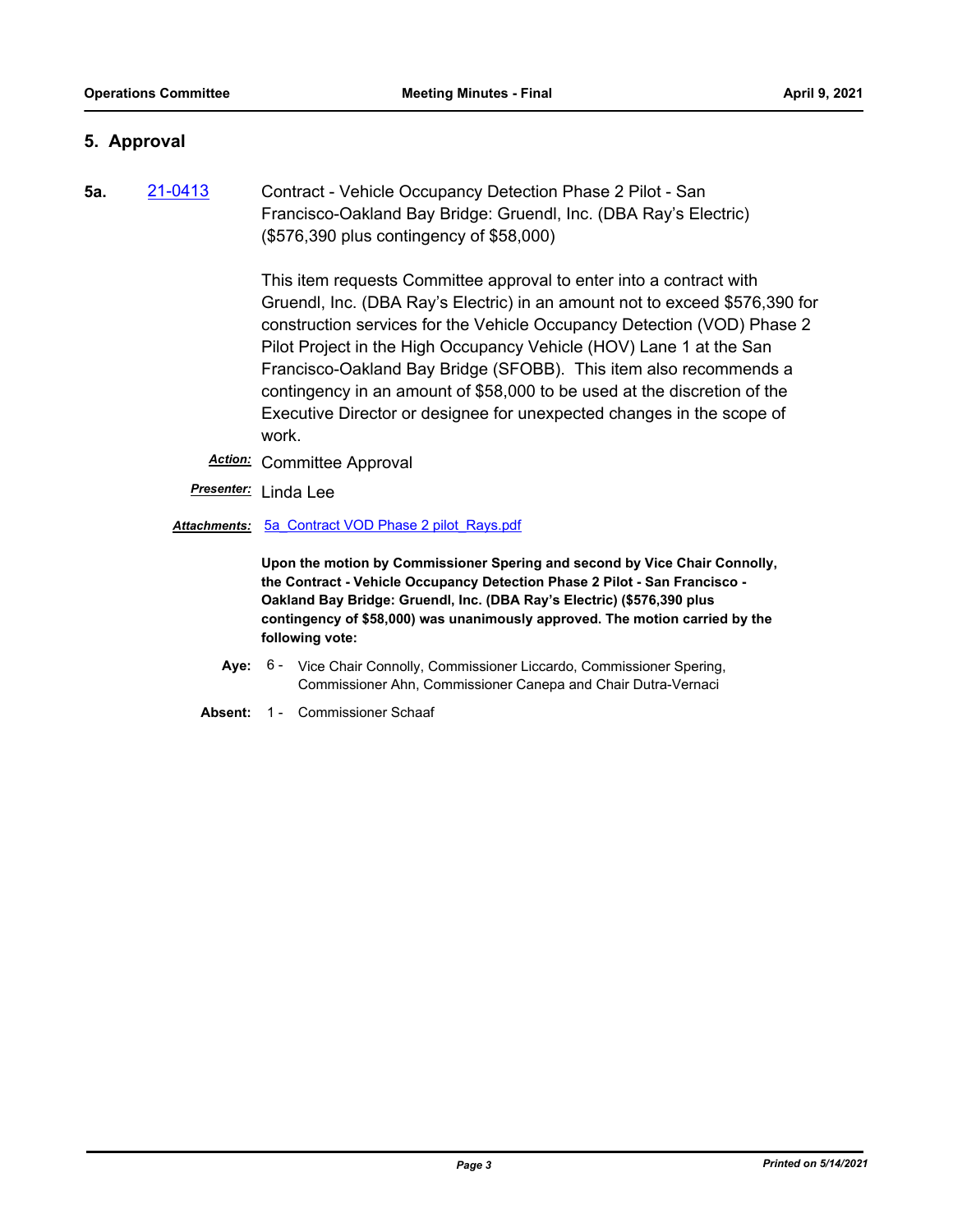**5b.** [21-0426](http://mtc.legistar.com/gateway.aspx?m=l&id=/matter.aspx?key=22019) Regional Express Lanes Strategic Plan

Adoption of a Bay Area Express Lanes Strategic Plan, which links the broader Express Lanes Network purpose, goals, and strategies to the regional strategic goals of Plan Bay Area 2050. Based on over a year of research and collaboration with Bay Area express lane partners, staff proposes recommendations and near-term actions that represent concrete steps to move the Express Lanes Network forward and link it to regional strategic goals.

- *Action:* Commission Approval
- *Presenter:* Jim Macrae

Attachments: 11a - 21-0426 - Regional Express Lane Strategic Plan to Commission.pdf [11a - 21-0426 - Attach A-Regional Exp Lanes Strategic Plan](http://mtc.legistar.com/gateway.aspx?M=F&ID=a1c1d1c0-f3a6-4637-8cbd-1e0016f5e777.pdf)  Recommendations.pdf 11a - 21-0426 - Attach B-PowerPoint\_Express Lanes Strategic Plan.pdf [11a - 21-0426 - Attach C-Regional Express Lanes Strategic Plan.pdf](http://mtc.legistar.com/gateway.aspx?M=F&ID=527c146d-993e-41ed-b348-84dc6ce381eb.pdf) [11a - 21-0426 - Attach D-Appendices to Regional Express Lanes](http://mtc.legistar.com/gateway.aspx?M=F&ID=ab5c39c8-3748-43bf-a4f1-82273c3fd11f.pdf)  Strategic Plan.pdf

> The following individuals spoke on this item: Roland Lebrun; Jonathon Kass of SPUR; Ken Bukowski; Rich Hedges; Veda Florez; and Kristi Corley.

**Upon the motion by Commissioner Liccardo and second by Commissioner Spering, the Regional Express Lanes Strategic Plan was unanimously approved to be forwarded to the Commission for approval under two conditions: 1. That the Strategic Plan be updated to state in the Strategic Investment Principles section that leveraging opportunities to garner more significant funding through partnerships with local project delivery entities enhances a project's merit and readiness; and 2. That, upon completion of the recommended strategies from the Blue Ribbon Transit Task Force and Plan Bay Area 2050's Implementation Plan, staff will update the express bus section of the Express Lanes Strategic Plan, update its supporting white paper, and return to this Committee to present updated express bus strategies. The motion carried unanimously by the following vote:**

Aye: 6 - Vice Chair Connolly, Commissioner Liccardo, Commissioner Spering, Commissioner Ahn, Commissioner Canepa and Chair Dutra-Vernaci

**Absent:** 1 - Commissioner Schaaf